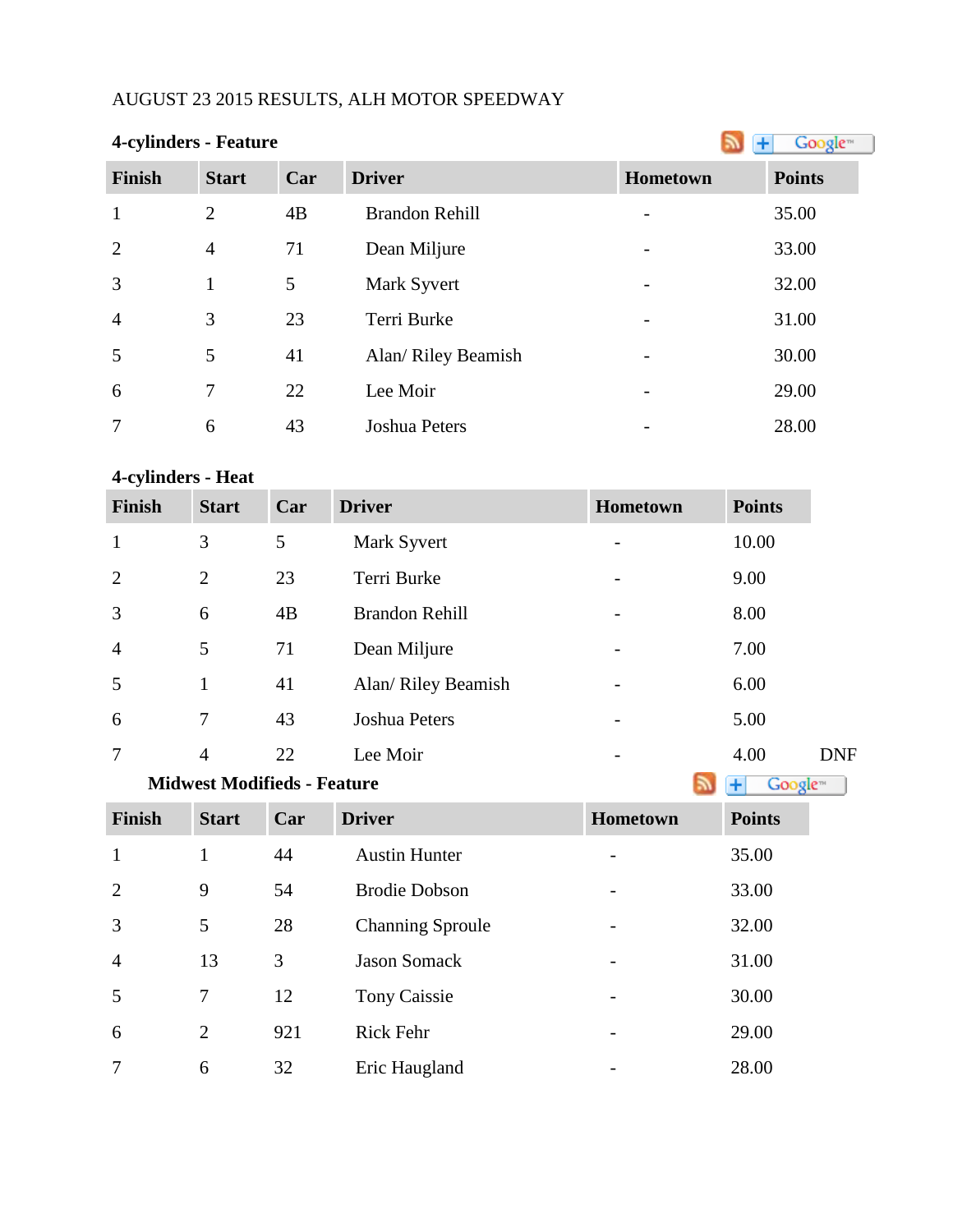| 8              | 18  | Gary Unrau          | 27.00 |            |
|----------------|-----|---------------------|-------|------------|
| 16             | 84B | Justin Bronk        | 26.00 |            |
| 11             | 88S | Cody Smith          | 25.00 |            |
| 17             | 20  | <b>Nick Audette</b> | 24.00 |            |
| 14             | 47  | Erich Frey          | 23.00 |            |
| 19             | 4B  | Dave Kuzenko        | 22.00 |            |
| 21             | 12L | Brenden Luschinski  | 21.00 |            |
| 15             | 00D | David Delaine       | 20.00 |            |
| 20             | 13  | Alex Johnson        | 19.00 |            |
| 10             | 08  | <b>Ray Smith</b>    | 18.00 | <b>DNF</b> |
| 12             | 95  | <b>Ted Doell</b>    | 17.00 | <b>DNF</b> |
| 3              | 36  | <b>Ryan Cousins</b> | 16.00 | <b>DNF</b> |
| $\overline{4}$ | 5BA | Aaron Blacklance    | 0.00  | <b>DNS</b> |
| 22             | 22K | Mark Kohaykewych    | 0.00  | <b>DNS</b> |
| 18             | 99E | Ed Lehrke           | 0.00  | <b>DNS</b> |
|                |     |                     |       |            |

# **Midwest Modifieds - Heat 3**

| <b>Finish</b>  | <b>Start</b>   | Car | <b>Driver</b>        | Hometown                 | <b>Points</b> |            |
|----------------|----------------|-----|----------------------|--------------------------|---------------|------------|
| $\mathbf{1}$   | $\mathbf{1}$   | 36  | <b>Ryan Cousins</b>  | $\overline{\phantom{a}}$ | 10.00         |            |
| 2              | 3              | 32  | Eric Haugland        |                          | 9.00          |            |
| 3              | 7              | 54  | <b>Brodie Dobson</b> |                          | 8.00          |            |
| $\overline{4}$ | 5              | 95  | <b>Ted Doell</b>     |                          | 7.00          |            |
| 5              | $\overline{2}$ | 00D | David Delaine        |                          | 6.00          |            |
| 6              | 4              | 99E | Ed Lehrke            |                          | 5.00          | <b>DNF</b> |
| 7              | 6              | 12L | Brenden Luschinski   |                          | 4.00          | <b>DNF</b> |

### **Midwest Modifieds - Heat 2**

| Finish | <b>Start</b> | Car | <b>Driver</b>           | <b>Hometown</b>          | <b>Points</b> |
|--------|--------------|-----|-------------------------|--------------------------|---------------|
|        |              | 921 | Rick Fehr               | $\overline{\phantom{a}}$ | 10.00         |
| ി      |              | 28  | <b>Channing Sproule</b> | $\overline{\phantom{0}}$ | 9.00          |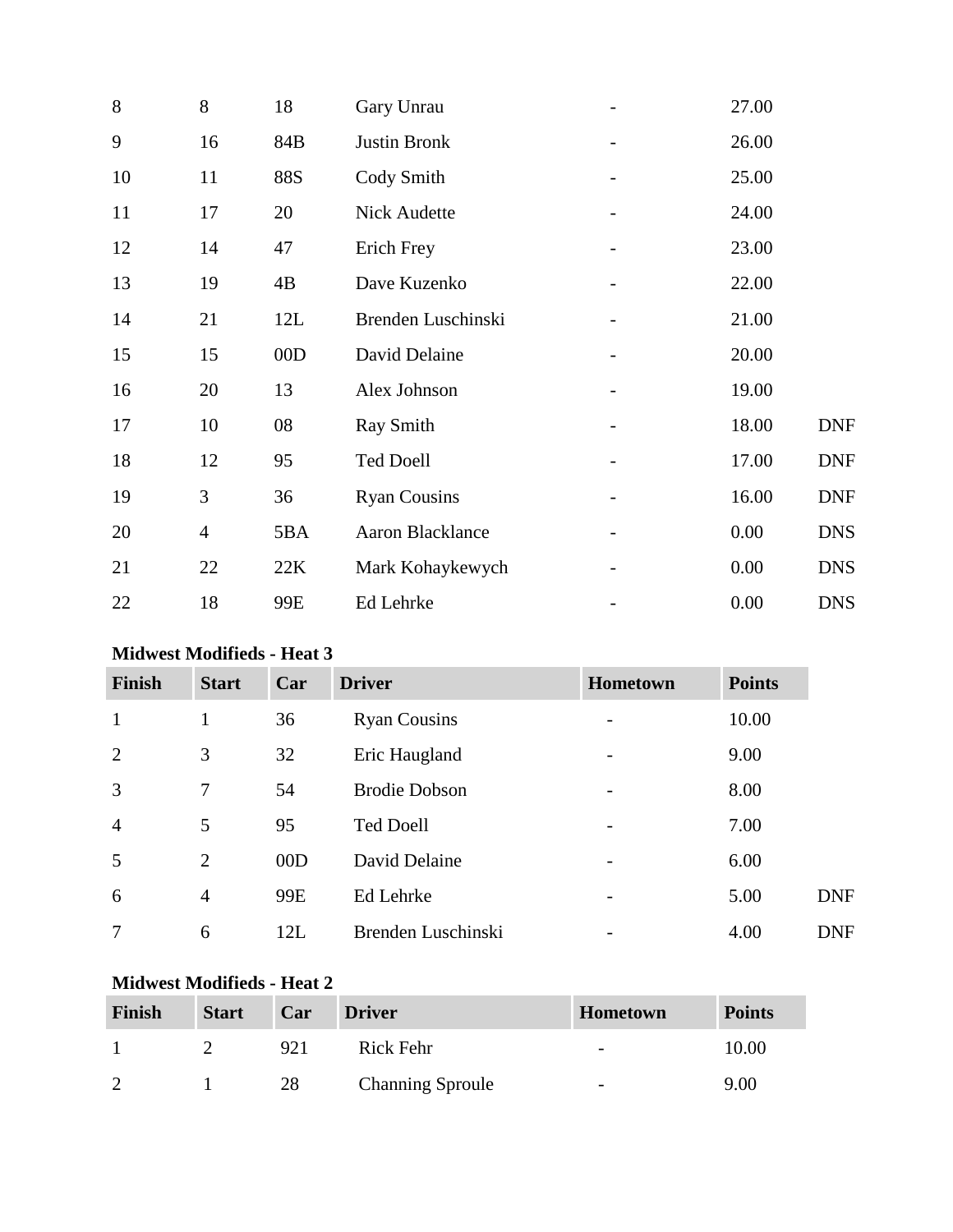| 3              | 3              | 18  | Gary Unrau          | $\overline{\phantom{0}}$ | 8.00 |            |
|----------------|----------------|-----|---------------------|--------------------------|------|------------|
| $\overline{4}$ | 6              | 88S | Cody Smith          | $\overline{\phantom{a}}$ | 7.00 |            |
| 5              | $\overline{4}$ | 47  | Erich Frey          | -                        | 6.00 |            |
| 6              | $\tau$         | 20  | <b>Nick Audette</b> | $\overline{\phantom{a}}$ | 5.00 |            |
| 7              | 5              | 13  | Alex Johnson        | $\overline{\phantom{a}}$ | 4.00 | <b>DNF</b> |
|                |                |     |                     |                          |      |            |

| <b>Finish</b>  | <b>Start</b>   | Car | <b>Driver</b>        | <b>Hometown</b> | <b>Points</b> |
|----------------|----------------|-----|----------------------|-----------------|---------------|
| $\mathbf{1}$   | 1              | 44  | <b>Austin Hunter</b> |                 | 10.00         |
| 2              | $\overline{2}$ | 5BA | Aaron Blacklance     | -               | 9.00          |
| 3              | 3              | 12  | Tony Caissie         |                 | 8.00          |
| $\overline{4}$ | $\overline{4}$ | 08  | <b>Ray Smith</b>     | -               | 7.00          |
| 5              | 5              | 3   | <b>Jason Somack</b>  |                 | 6.00          |
| 6              | 6              | 84B | <b>Justin Bronk</b>  |                 | 5.00          |
| 7              | 7              | 4B  | Dave Kuzenko         |                 | 4.00          |
| 8              | 8              | 22K | Mark Kohaykewych     |                 | 3.00          |

#### **Midwest Modifieds - Heat 1**

**Modifieds- Feature Algebra 2016 Modifieds - Feature** 

| <b>Finish</b>  | <b>Start</b>   | Car            | <b>Driver</b>         | Hometown | <b>Points</b> |            |
|----------------|----------------|----------------|-----------------------|----------|---------------|------------|
| $\mathbf{1}$   | $\mathbf{1}$   | 5              | <b>Scott Greer</b>    |          | 35.00         |            |
| $\overline{2}$ | 6              | 10W            | Ward Imrie            |          | 33.00         |            |
| 3              | 3              | 48             | Jerome Guyot          |          | 32.00         |            |
| $\overline{4}$ | 9              | 24             | James Wall            |          | 31.00         |            |
| 5              | 5              | 32             | Eric Haugland         |          | 30.00         |            |
| 6              | $\overline{4}$ | 81             | Jordan Duray          |          | 29.00         |            |
| $\overline{7}$ | 10             | 40             | <b>Henry Peters</b>   |          | 28.00         |            |
| 8              | 8              | 57             | Michael Taini         |          | 27.00         |            |
| 9              | $\overline{7}$ | 1R             | <b>Rick Delaine</b>   |          | 26.00         | <b>DNF</b> |
| 10             | $\overline{2}$ | 1 <sub>J</sub> | <b>Jeff Pritchard</b> |          | 25.00         | <b>DNF</b> |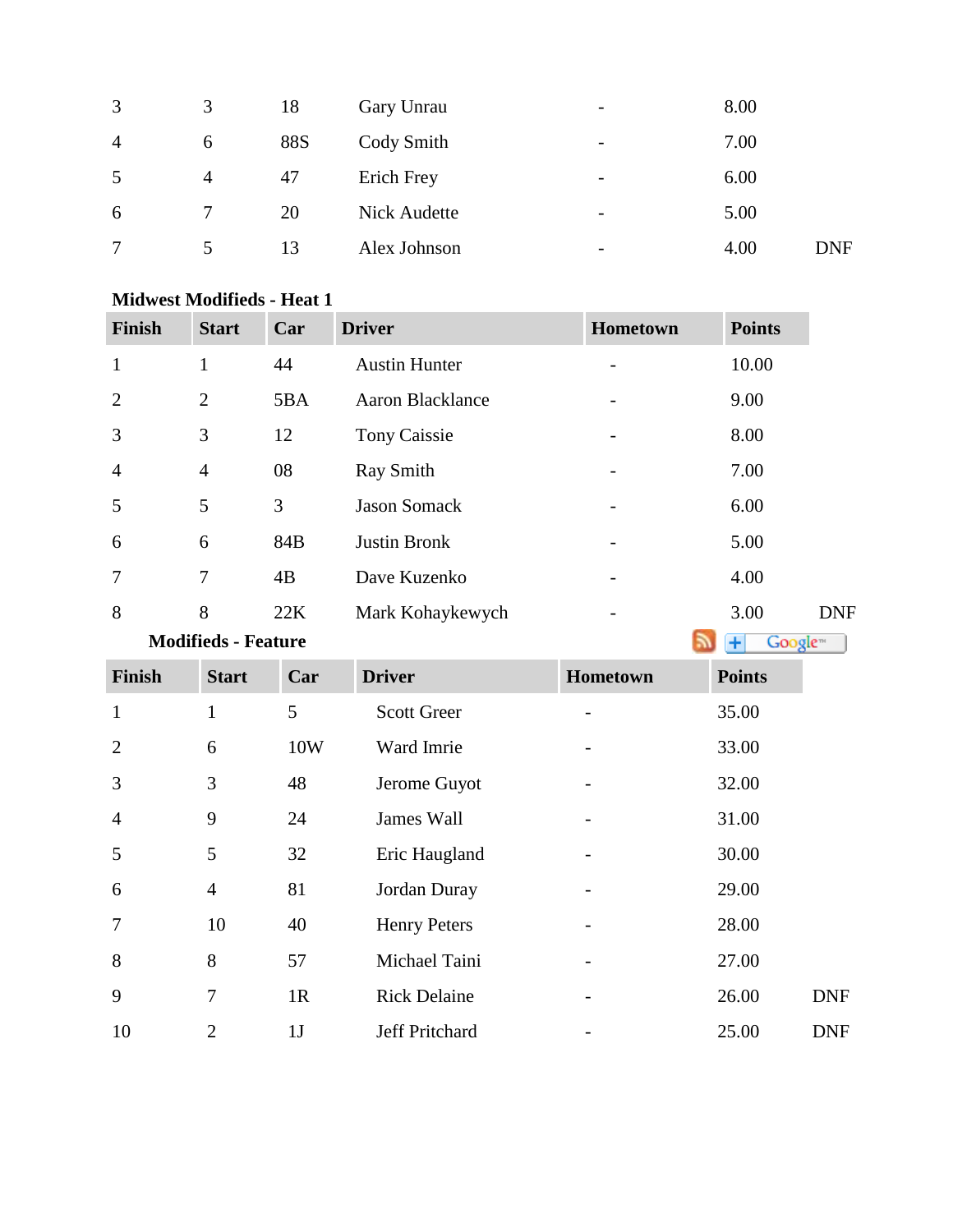# **Modifieds - Heat 2**

| Finish         | <b>Start</b> | Car            | <b>Driver</b>       | <b>Hometown</b>          | <b>Points</b> |
|----------------|--------------|----------------|---------------------|--------------------------|---------------|
|                |              | 1 <sub>R</sub> | <b>Rick Delaine</b> | $\overline{\phantom{0}}$ | 10.00         |
| 2              | 4            | 10W            | Ward Imrie          | $\overline{\phantom{0}}$ | 9.00          |
| 3              | 3            | 48             | Jerome Guyot        | $\overline{\phantom{0}}$ | 8.00          |
| $\overline{4}$ | 2            | 57             | Michael Taini       | $\overline{\phantom{0}}$ | 7.00          |
|                |              | 40             | <b>Henry Peters</b> |                          | 6.00          |

#### **Modifieds - Heat 1**

| <b>Finish</b>  | <b>Start</b>                 | Car | <b>Driver</b>      | <b>Hometown</b>          | <b>Points</b>       |
|----------------|------------------------------|-----|--------------------|--------------------------|---------------------|
| $\mathbf{1}$   | 2                            | 5   | <b>Scott Greer</b> |                          | 10.00               |
| 2              |                              | 81  | Jordan Duray       | $\overline{\phantom{a}}$ | 9.00                |
| 3              | 3                            | 1J  | Jeff Pritchard     | -                        | 8.00                |
| $\overline{4}$ | 5                            | 32  | Eric Haugland      | $\overline{\phantom{0}}$ | 7.00                |
| 5              | $\overline{4}$               | 24  | James Wall         |                          | 6.00                |
|                | <b>Pure Stocks - Feature</b> |     |                    |                          | Google <sup>®</sup> |

| Finish         | <b>Start</b>   | Car | <b>Driver</b>        | Hometown | <b>Points</b> |
|----------------|----------------|-----|----------------------|----------|---------------|
| $\mathbf{1}$   | $\overline{4}$ | 16  | Pat Smith            |          | 35.00         |
| $\overline{2}$ | 19             | 06  | Kevin Smith          |          | 33.00         |
| 3              | 8              | 2T  | Derek Pollock        |          | 32.00         |
| $\overline{4}$ | 16             | 40  | <b>Russ Reimer</b>   |          | 31.00         |
| 5              | 5              | 9   | Les Mcrae            |          | 30.00         |
| 6              | 14             | 5   | Jordon Wasnie        |          | 29.00         |
| $\tau$         | 6              | 37  | <b>Steve Redman</b>  |          | 28.00         |
| 8              | 13             | 25  | <b>Brad Wall</b>     |          | 27.00         |
| 9              | 11             | 21  | <b>Brett Proctor</b> |          | 26.00         |
| 10             | 10             | 6   | Nathan Klaassen      |          | 25.00         |
| 11             | 12             | 445 | Marv Klaassen        |          | 24.00         |
| 12             | 7              | 8   | Rod Wolfe            |          | 23.00         |
| 13             | 9              | 13S | Jamie Smith          |          | 22.00         |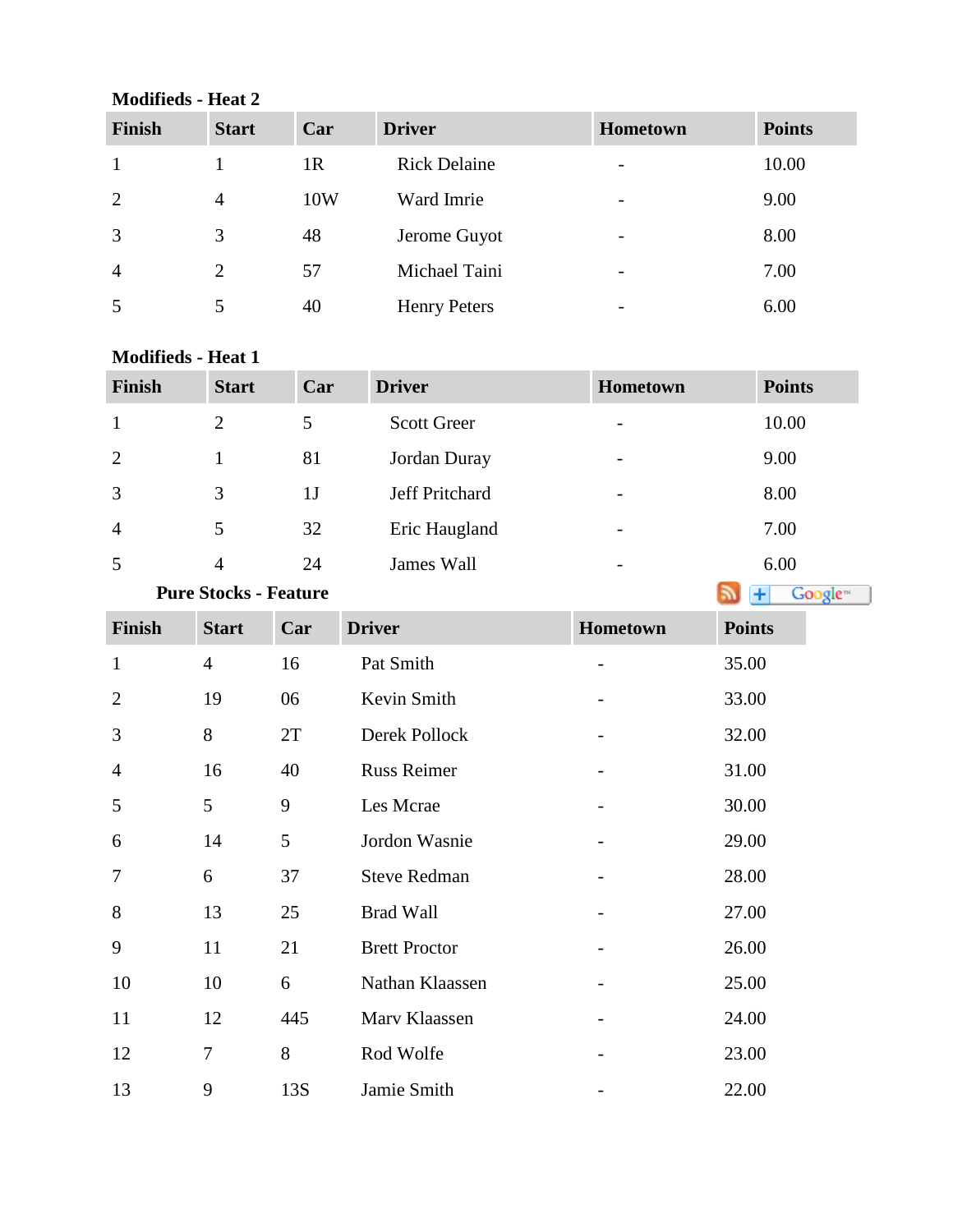| 14 | 21 | 33A  | <b>Austin Overwater</b> |                 | 21.00 |            |
|----|----|------|-------------------------|-----------------|-------|------------|
| 15 | 15 | 86   | Sian Kroeker            |                 | 20.00 |            |
| 16 | 18 | 95   | Al Unger                |                 | 19.00 |            |
| 17 |    | 79   | <b>Bill Messier</b>     |                 | 18.00 |            |
| 18 | 2  | 17C  | Casey Vargason          | -               | 17.00 | <b>DNF</b> |
| 19 | 17 | 55   | <b>Bryce Sexton</b>     |                 | 16.00 | <b>DNF</b> |
| 20 | 3  | 30K  | <b>Brian Bellew</b>     | $\qquad \qquad$ | 15.00 | <b>DNF</b> |
| 21 | 22 | 66   | <b>Brian Kentner</b>    |                 | 14.00 | <b>DNF</b> |
| 22 | 20 | 3.14 | Ben Epp                 | -               | 13.00 | <b>DNF</b> |

# **Pure Stocks - Heat 3**

| <b>Finish</b>  | <b>Start</b>   | Car | <b>Driver</b>        | Hometown | <b>Points</b> |            |
|----------------|----------------|-----|----------------------|----------|---------------|------------|
| $\mathbf{1}$   | 3              | 37  | <b>Steve Redman</b>  |          | 10.00         |            |
| $\overline{2}$ | 5              | 79  | <b>Bill Messier</b>  |          | 9.00          |            |
| $\overline{3}$ | 6              | 17C | Casey Vargason       |          | 8.00          |            |
| $\overline{4}$ | $\overline{4}$ | 445 | Mary Klaassen        |          | 7.00          |            |
| 5              | $\mathbf{1}$   | 86  | Sian Kroeker         |          | 6.00          |            |
| 6              | 7              | 95  | Al Unger             |          | 5.00          |            |
| 7              | $\overline{2}$ | 66  | <b>Brian Kentner</b> |          | 4.00          | <b>DNF</b> |

# **Pure Stocks - Heat 2**

| <b>Finish</b>  | <b>Start</b>   | Car  | <b>Driver</b>        | Hometown                 | <b>Points</b> |
|----------------|----------------|------|----------------------|--------------------------|---------------|
| $\mathbf{1}$   |                | 13S  | Jamie Smith          |                          | 10.00         |
| $\overline{2}$ | 6              | 30K  | <b>Brian Bellew</b>  |                          | 9.00          |
| 3              | 3              | 9    | Les Mcrae            | $\overline{\phantom{0}}$ | 8.00          |
| $\overline{4}$ | 7              | 21   | <b>Brett Proctor</b> | $\overline{\phantom{0}}$ | 7.00          |
| 5              | $\overline{4}$ | 5    | Jordon Wasnie        |                          | 6.00          |
| 6              | 5              | 55   | <b>Bryce Sexton</b>  | $\overline{\phantom{a}}$ | 5.00          |
| $\overline{7}$ | 2              | 3.14 | Ben Epp              |                          | 4.00          |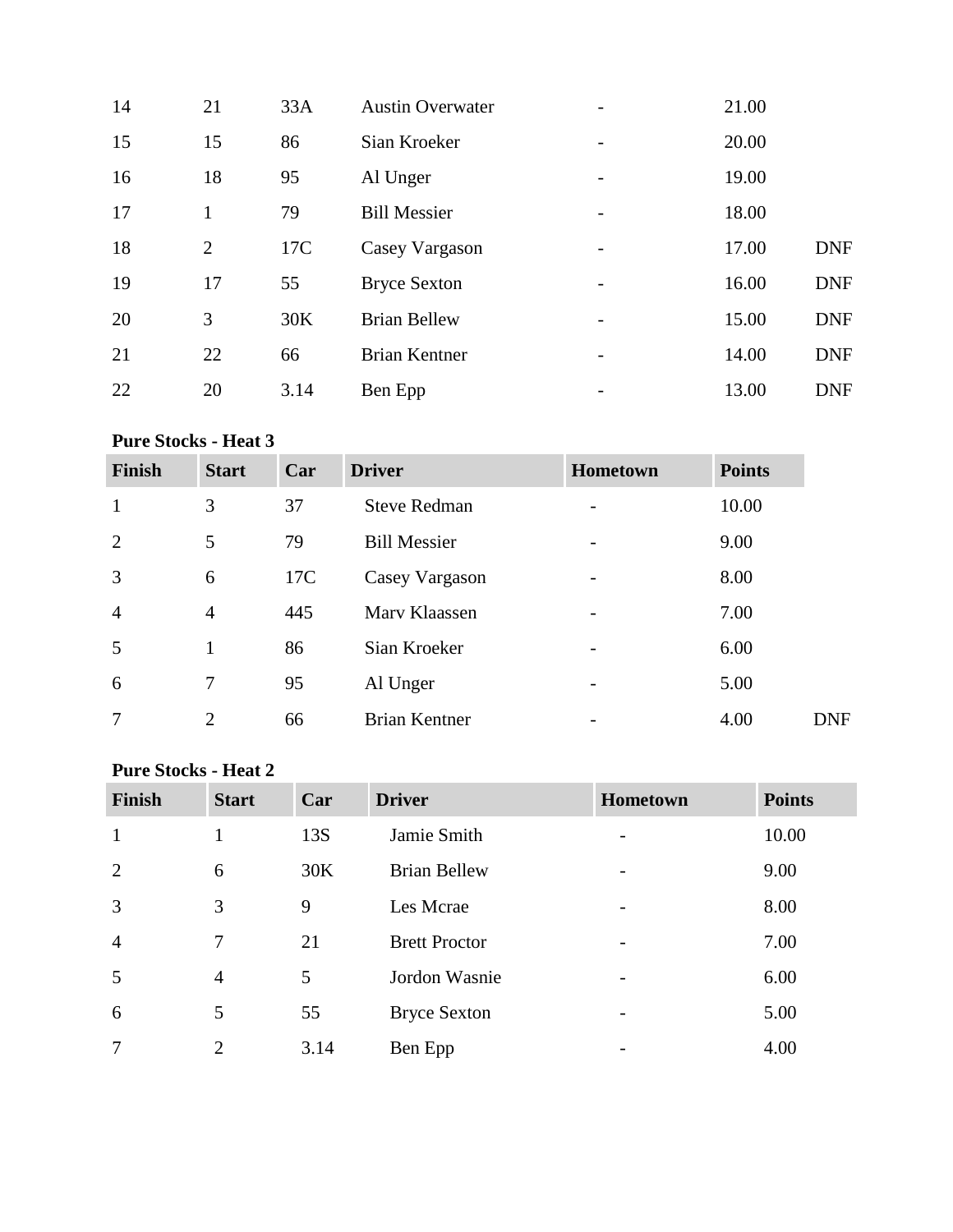#### **Pure Stocks - Heat 1**

| <b>Finish</b>  | <b>Start</b>                  | Car | <b>Driver</b>           | Hometown | <b>Points</b>                            |
|----------------|-------------------------------|-----|-------------------------|----------|------------------------------------------|
| $\mathbf{1}$   | $\overline{4}$                | 8   | Rod Wolfe               |          | 10.00                                    |
| $\overline{2}$ | $\mathbf{1}$                  | 2T  | Derek Pollock           |          | 9.00                                     |
| 3              | 7                             | 16  | Pat Smith               |          | 8.00                                     |
| 4              | 5                             | 6   | Nathan Klaassen         |          | 7.00                                     |
| 5              | 3                             | 25  | <b>Brad Wall</b>        |          | 6.00                                     |
| 6              | 6                             | 40  | <b>Russ Reimer</b>      |          | 5.00                                     |
| 7              | 8                             | 06  | Kevin Smith             |          | 4.00                                     |
| 8              | $\overline{2}$                | 33A | <b>Austin Overwater</b> |          | 3.00                                     |
|                | <b>Street Stock - Feature</b> |     |                         |          | Google <sup>®</sup><br>٠<br>$\mathbb{R}$ |
| <b>Finish</b>  | <b>Start</b>                  | Car | <b>Driver</b>           | Hometown | <b>Points</b>                            |
| $\mathbf{1}$   | 5                             | 39  | <b>Shawn Teunis</b>     |          | 35.00                                    |
| $\overline{2}$ | $\overline{2}$                | 53  | <b>Billy Maruca</b>     |          | 33.00                                    |
| 3              | $\mathbf{1}$                  | 70  | Jesse Teunis            |          | 32.00                                    |

### **Street Stock - Heat**

| Finish         | <b>Start</b>   | Car            | <b>Driver</b>         | Hometown | <b>Points</b> |            |
|----------------|----------------|----------------|-----------------------|----------|---------------|------------|
| 1              | 1              | 70             | Jesse Teunis          |          | 10.00         |            |
| 2              | $\overline{4}$ | 53             | <b>Billy Maruca</b>   |          | 9.00          |            |
| $\overline{3}$ | 7              | 11SR           | Shawn Holden          |          | 8.00          |            |
| $\overline{4}$ | 5              | 39             | <b>Shawn Teunis</b>   |          | 7.00          |            |
| 5              | 2              | 48             | <b>Chase Boen</b>     |          | 6.00          |            |
| 6              | 6              | M80            | <b>Andrew Maxwell</b> |          | 5.00          |            |
| $\overline{7}$ | 3              | $\overline{2}$ | Derek Pollock         |          | 0.00          | <b>DNS</b> |

4 3 11SR Shawn Holden - 31.00

6 M80 Andrew Maxwell - 30.00

6 4 48 Chase Boen - 29.00

7 2 Derek Pollock - 28.00